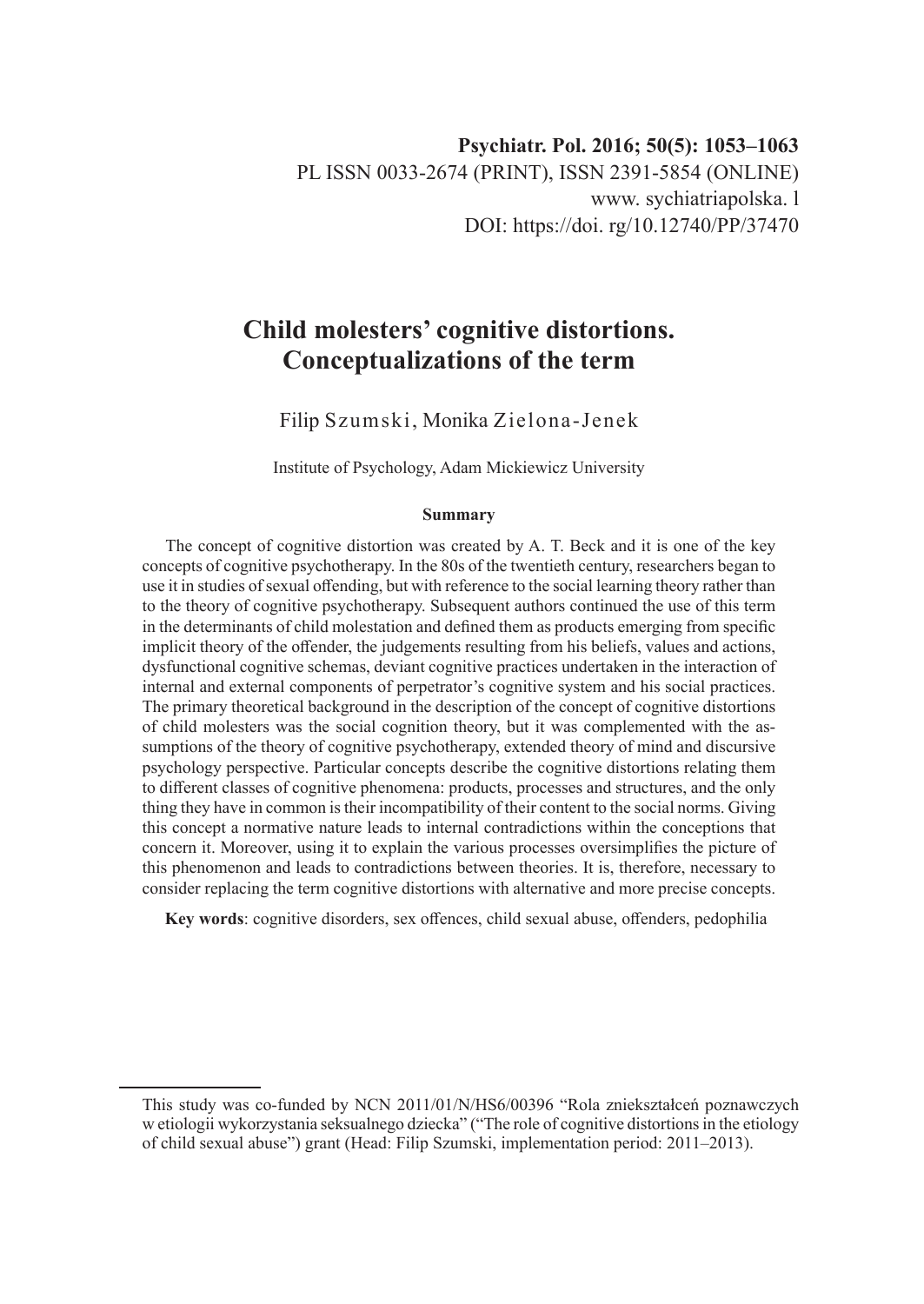## **Introduction**

The concept of cognitive distortion comes from the conceptual system of cognitive psychotherapy. A.T. Beck was the first to use this term [1] in his description of the cognitive concept of depression. On the basis of clinical observations and research, Beck came to the conclusion that at the root of mental disorders there is distorted thinking reflected in the systematic errors of the suffering person on his/ her own experiences. Beck's idea was developed in clinical practice and verified in research long enough to achieve, in the 1980s, the status of a "system" consisting of a theory of personality and psychopathology as well as psychotherapy model. With time, the spectrum of mental disorders, in which the cognitive therapy started to be put in practice, was expanded to e.g., schizophrenia, personality disorders, addictions, stress-related disorders [2].

In the modern expansion, cognitive theory is based on several assumptions. Cognitive functions are crucial for understanding the behavior. They regulate the inference about the present (about themselves and surrounding), future events and possibilities of controlling them. According to the assumptions of the theory, the individual life experiences are collected in the form of cognitive schemas. They are responsible for giving meaning, that is subjective interpretation of a situation in which the individual is placed and his/her relation to this context. Giving the meaning activates the adaptation strategies of an individual and controls other psychological systems – of attention, memory, emotional and behavioral ones. Giving meaning often occurs automatically, unconsciously (automatic thoughts based on more general core and intermediate beliefs), but it can also be the result of a more reflective, conscious and critical information processing.

Meanings that the individual gives to situations are constructed actively and on an ongoing basis. They may be evaluated in terms of relevance to the context (relevancy) or purpose (utility). Errors in cognitive content (meaning) or information processing (developing of a meaning) are called cognitive distortions and considered as unadjustable for the individual. A person may have predispositions to the formation of specific cognitive distortions, and thus to develop symptomatic syndromes such as depression or anxiety disorders [3, 4].

The concept of cognitive distortions, derived from Beck's theory, was also adapted in research on sexual offenses. The first to use it in 1984 were Abel, Becker, and Cunningham-Rathner. They described and interpreted the specific statements given by offenders on their acts of child sexual abuse [5]. Despite the convergence of concepts, their works were not based on the theory of Beck. To settle his issue in a broader context of explanations of antisocial behavior, they used the social learning theory of Albert Bandura [6]. Works of subsequent authors describing the cognitive distortions in perpetrators were mainly based on social cognition theory [7, 8].

Broad interest in this issue, noticeable from the 1980s, and the variety of theoretical basis adopted by the researchers resulted in the diversity of conceptualization of the term. In the current debate on the range of its meaning one can observe criticism, accusations of excessive generality and thereby lack of utility [9, 10]. There are also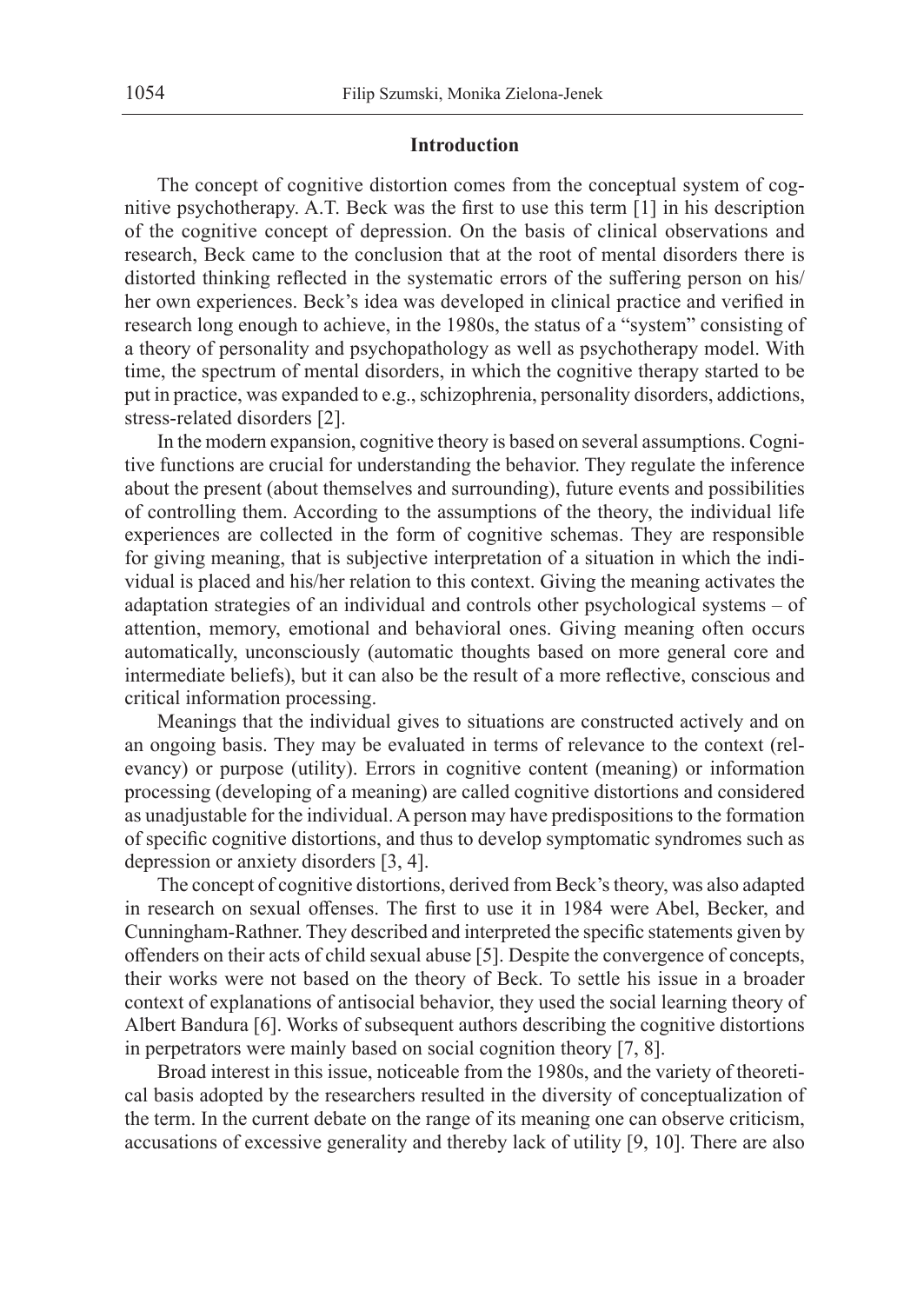visible some proposals for the use of alternative, precisely formulated terms, such as etiological cognitions [11] or incorrect/distorted cognitive practices [12].

The aim of the study was to analyze how the concept of cognitive distortions is defined in the literature describing the child sexual offending.

## **The starting point – conceptualization by Abel**

Abel, Becker, and Cunningham-Rathner [5] have described cognitive distortions as beliefs arising when a male<sup>1</sup> realizes that his sexual interests are contrary to social norms. Although social norms do not affect the change in sexual interest, the emerging divergence of interests and social assessment cause the tension and impede the fulfillment of desire. In potential offender, therefore, specific thoughts and attitudes arise that are to reduce tension and enable sexual fulfillment. In subsequent works, the authors have argued that cognitive distortions are also internal process involving "justifications, perceptions and judgements used by the sex offender to rationalize his child molestation behavior" [14]. They described seven distortions expressed by the child sexual abuser, such as "a child who is not physically resisted to sexual encounter, wants sex" or "an adult, who only touches the child's body and genitals is, in fact, not behaving sexually towards him in fact, so he does not cause any harm".

The conceptualization of the term proposed by Abel et al. was criticized of fragmentation and inconsistency, a description of the distortions both in terms of beliefs and the process, while mentioning the typical contents, what suggests referring to the category of cognitive products [10, 15]. Subsequent attempts to describe this concept were to replenish these deficits.

Cognitive distortions as manifestations of specific implicit theories

Ward pointed out that the conceptualization of cognitive distortions introduced by Abel focused on their external manifestations – cognitive products and thus has not described the mechanism leading to their formation and expression [16]. Together with Keenan, he proposed to describe that "cognitive distortions emerge from underlying causal theories about the nature of their [offender's] victims, the world, and themselves and about the relationships between these elements" [17].

In the course of the analyses of subsequent conceptualizations of the notion of cognitive distortions, it is seen that researchers apply it almost exclusively to the phenomenon of male sexual offending. Although the authors formulate descriptions of concepts in a general way, writing about cognitive functioning of "an individual", "a person" or "a perpetrator", in making empirical verification, they actually refer only to research conducted on male subjects. It seems that they have assumed that their ideas and research pertain to men, but they do not formulate it explicitly. Research and attempts to describe the cognitive distortions of female sex offenders in theory, are in the early stages of development, leave a period of exploration of specificity of these offenders in comparison to the models of male perpetrators [13]. While the use of general cognitive models to explain narrower issues of male sexual crime is logically justified, an attempt to reverse the action (use of models developed for male offenders to explain more general questions, including those related to women) seems to be at risk of simplifying or distorting the image of issue. This topic, although interesting, will be not elaborated in this article due to its secondary nature to the main consideration.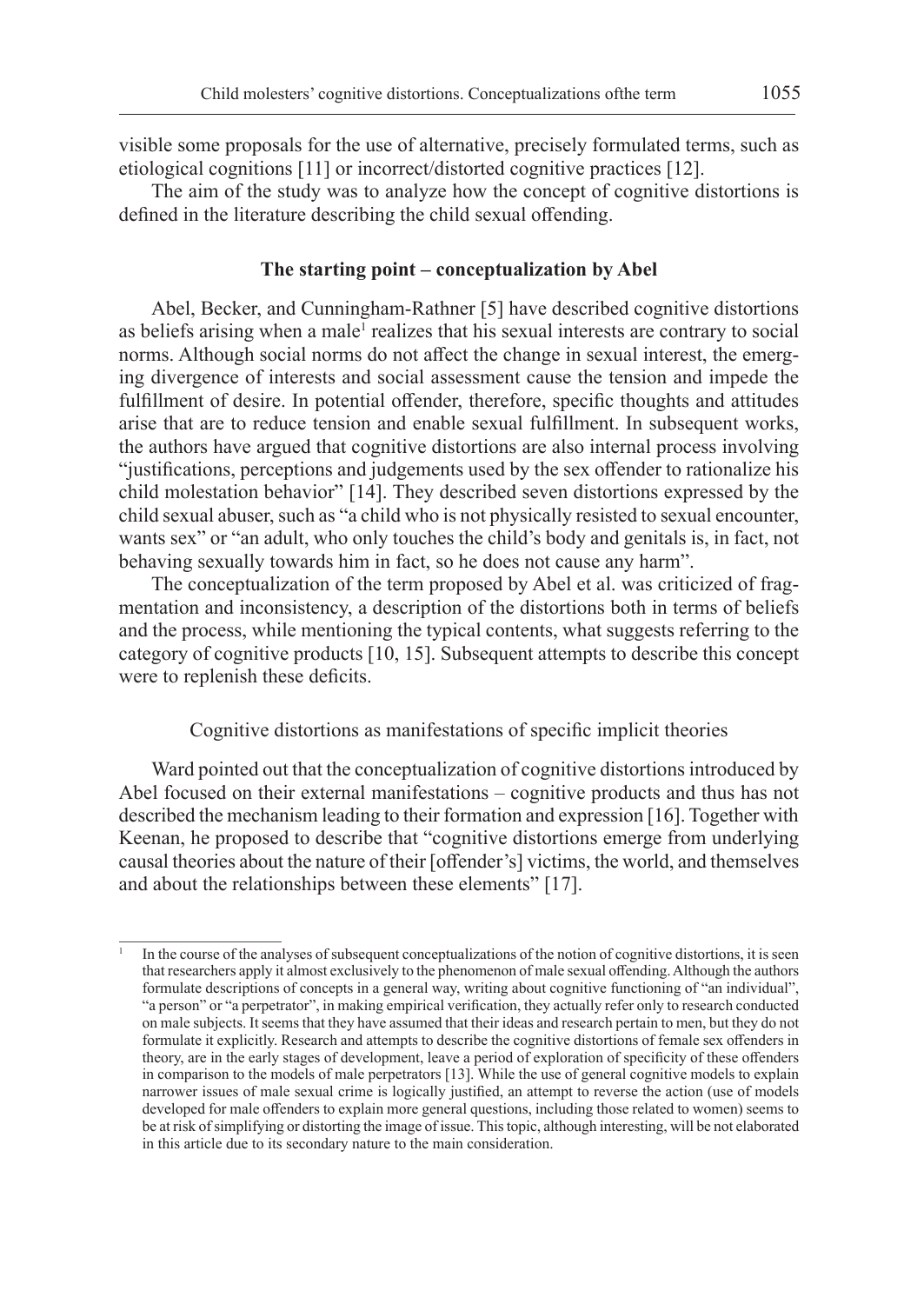The implicit theories are specific type of cognitive schemas whose function is to facilitate the understanding of phenomena in the surrounding social world. They contain information about mental states of others, the circumstances of their appearance and expression in behavior. The term "implicit theories" indicates similarity to scientific theories [17, 18]. They contain assumptions about the nature of the world. They indicate causal connection related to behaviors of people in different contexts. They are composed of interrelated elements (beliefs/judgments), are also relatively internally consistent. They determine interpretation of the facts by identifying their essential elements and giving them meaning. What is different in implicit theories when comparing to scientific theories is much lower susceptibility to change under the influence of non-compliant information. Implicit theories affect the prediction of other people's behaviors, the choice of own behaviors and expectations about the reactions of others to them. The term "implicit" indicates that they are rare and difficult to articulate explicitly, whereas they are manifested in behaviors and interpretations of the external situations [16].

Although implicit theories are formed mainly in childhood, they may be changed later in life. Dwek, Chiu and Hong indicate that implicit theories have attribute of adaptability, but not accuracy [18]. In determining the way of understanding reality, they bring benefits or losses to an individual. Adaptability of implicit theory is not determined by its content itself, but rather the fit of content to the circumstances. The same implicit theories maybe highly adaptive in some conditions, but maladaptive in others.

Ward and Keenan suggest that implicit theories of child sexual offenders are distinguished by their specific content [17]. For example, implicit theory of an offender may be built around the belief that adult's sexual activity with a child is not detrimental to the minor, that it is neutral or even rewarding to him/her. Based on this theory there may arise the following consideration: "If the act was devoid of physical violence, it was not harmful" or "sexual act included in other activities such as play, is normal, harmless part of this activity". Although not all of the implicit theories that generate cognitive distortions contain content related to sexuality, they all are related to the etiology mechanism of child sexual abuse.

Ward, Polaschek and Beech argue that the described approach of cognitive distortions is characterized by high internal and external consistency, broad scope of application in both theoretical and empirical analyses [15]. These advantages are reflected in the numerous studies that have adopted this concept as a theoretical basis. The weak point of this conceptualization are the following: the lack of description of the nature of compounds of motivation and affective experiences with usage of implicit theories, too much emphasis given to similarities of implicit theories and scientific theories, lack of description of the mechanism mediating developmental experiences and shaping the specific implicit theories, also their role in the commission of the first and subsequent sexual offenses.

## Cognitive distortions as individual's judgments

Since the studies based on the concept of Ward and Keenan only partially confirmed it, the subsequent authors have made efforts to supplement it [8]. One example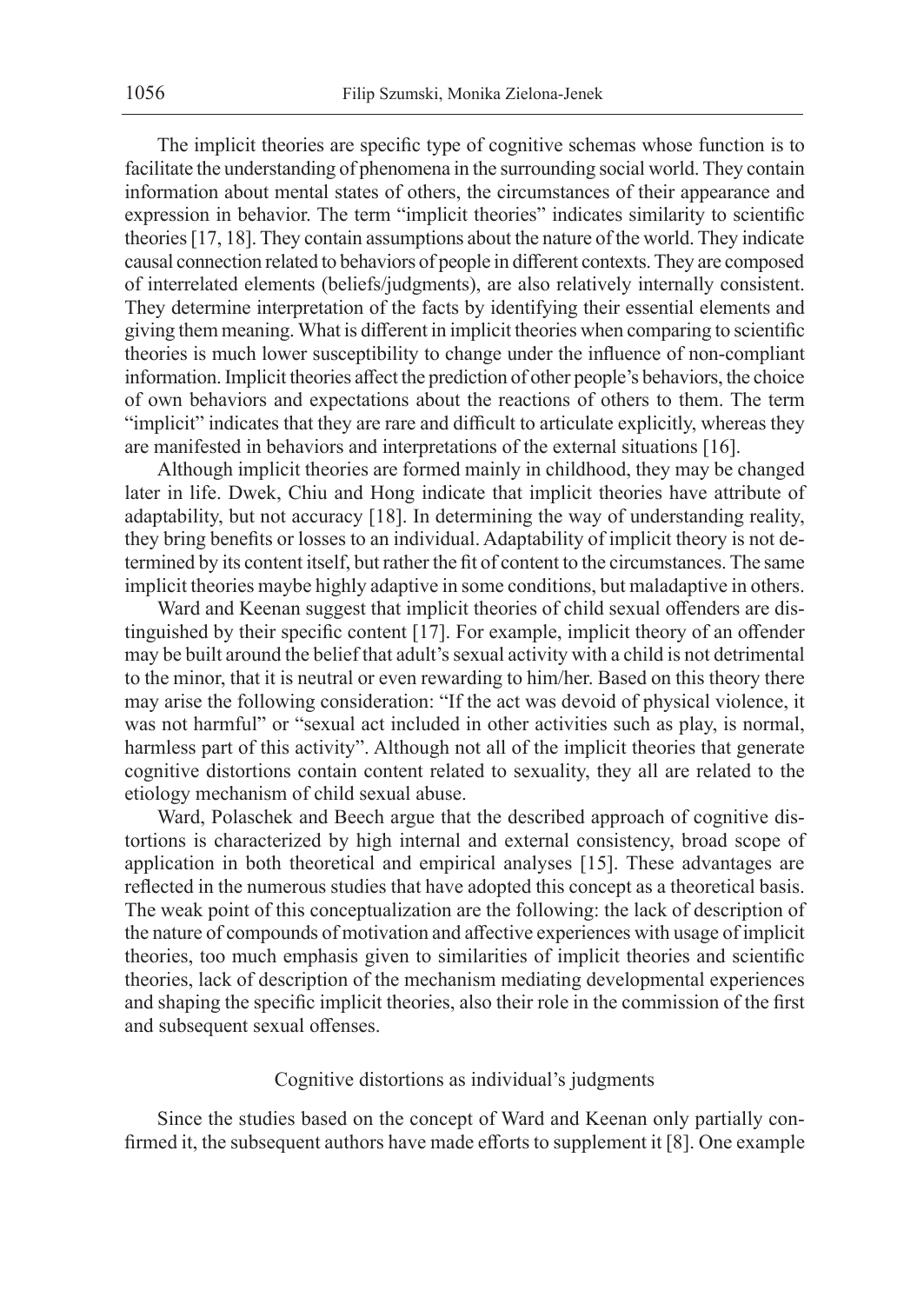is the model of cognitive distortions as individual's judgments (Judgment Model of Cognitive Distortions – JMCD) [19, 20]. In this model, cognitive distortions are regarded as judgments of the relevant for offending aspects of reality, which maybe the result of having certain beliefs, values, taking up actions, or interaction between these elements.

Ward, Gannon and Keown suggest that previous conceptualizations have described cognitive distortion based on the beliefs most precisely. As such conceptualization, they acknowledged a model of cognitive distortions being a manifestation of implicit theories. As the least described in the literature, they indicated the group of distortions based on individual's values. The inspiration for the description of this group of distortions was the Good Life Model, explaining the mechanisms of sexual offenses [21, 22]. According to the model, the perpetrators appreciate the same values as all the people, that is: health, knowledge, interpersonal relationships, creativity or sense of autonomy. However, they often either do not have sufficient resources to reach them in a socially acceptable way, or do not perceive such manners. Creating judgments, reasons for the achievement of goals important to the individual by using criminal behaviors (e.g., child molesting) is explained as a second path of formation of cognitive distortions. Distortions based on actions, the third type, reflect attempts of the perpetrator to change the meaning of his action, so that it was acceptable to him. This group of distortions may be applied to the concept of rationalizations of taken acts, described in the early works of Abel.

Ward, Gannon and Keown do not define clearly the relationship between the judgment model of cognitive distortions and the implicit theories model. They have indicated several times that implicit theory model applies only cognitive distortions based on beliefs. On the other hand, they argue that each type of cognitive distortions is organized into "thematic networks", which then they describe in relation to the five types of implicit theories described by Ward and Keenan.

#### Cognitive distortions from the perspective of extended mind theory

Another effort to develop the concept of Ward and Keenan was the attempt to relate it to the extended mind theory [12, 23]. According to its assumptions, the human cognitive system is of hybrid nature, including, apart from the internal components (schemas, beliefs) external, physical and social, elements. Having a specific implicit theory is not sufficient for an individual to manifest cognitive distortions; for their formation the presence of external components, such as e.g., access to specific objects (child pornography), participation in certain social structures or culture (contact with people approving pedophilic acts, functioning in a social group with fuzzy borders in adult-child relationships) is necessary. In this grasp, cognitive distortions are aspect of deviant cognitive practices, which fail to meet the normative standards, the result of the interaction of internal and external components of the individual's cognitive system. Having certain cognitive distortions therefore need not be a permanent feature of perpetrators. They may manifest cognitive distortions only in certain situations or contexts, while in others (e.g., in the course of diagnosis and treatment) their tendency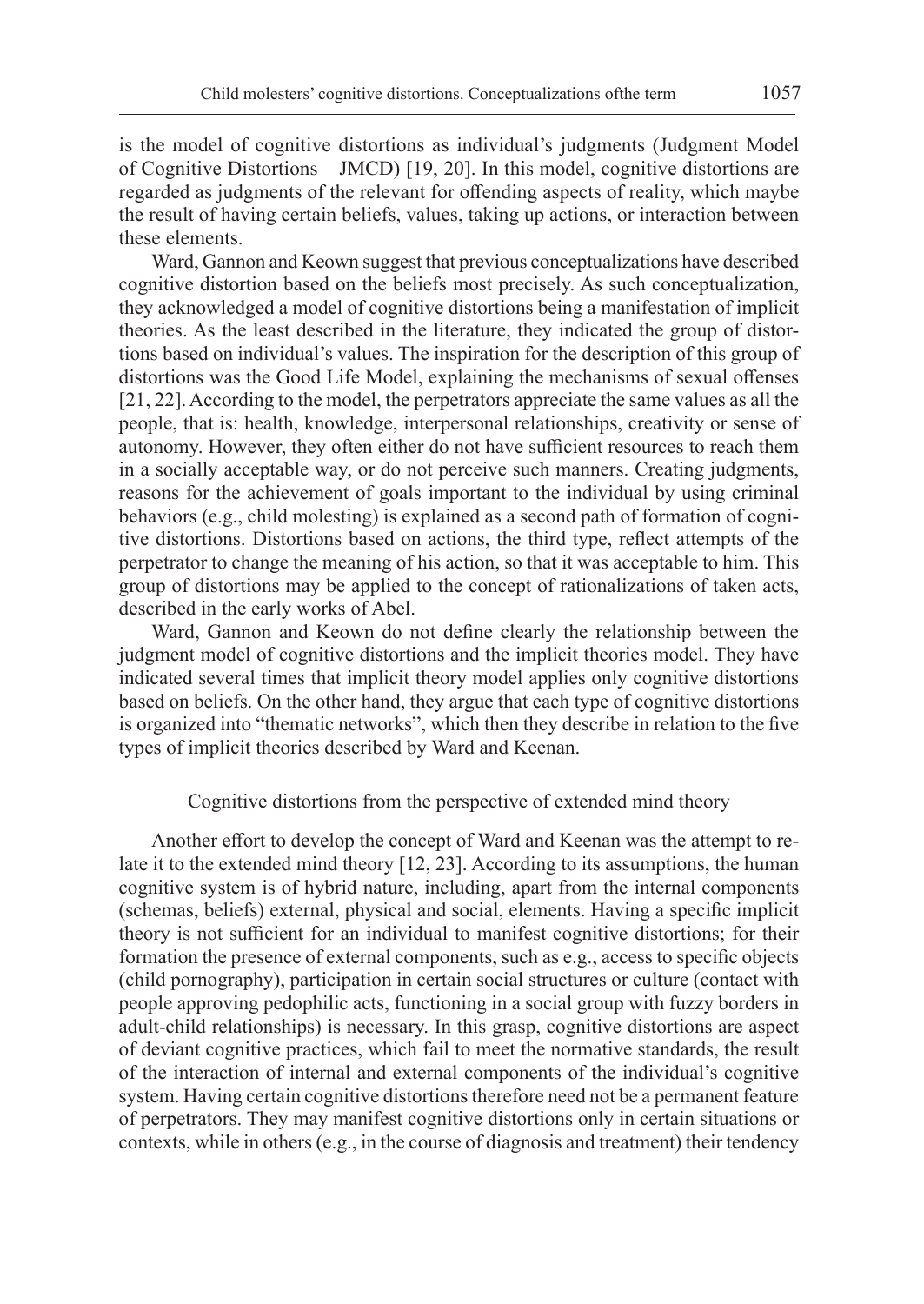to display distortions may decrease. The described expansion of the concept by Ward [23], has not been fully developed yet and has a status of hypothesis.

# Cognitive distortions as schemas

Mann and Beech offered a description of cognitive distortions in sexual offenders in terms of cognitive schemas [24]. Their conceptualization is actually the only one that has been so far directly related to the works of Beck. The authors define cognitive schemas as structures that contain thematically related beliefs and attitudes, or their patterns, developed by the individual in the course of giving meaning to life experiences. Cognitive schemas control processes of attention, perception, thereby saving cognitive resources and enabling shortened automatic processing of information received by an individual. In the offenders, they have dysfunctional character. Being a result of ambiguous or negative developmental experiences, they are used for understanding and giving meaning to the past. These schemas also lead to the formation of distorted beliefs and evaluations in response to stimuli activating them and coming from the environment [25].

Activation of dysfunctional cognitive schemas causes information processing in a way that in interaction with the effects of other factors (intimacy deficits, impulsivity, poor self-control, deviant sexual interest) may lead to the commission of sexual offense. The authors of the concept suggest that distorted cognitive schemas, despite dysfunctional structure of content, are characterized by chronic accessibility. Easily activated, they affect current information processing in a broad range.

While the cognitive schemas themselves and the process of their activation are done automatically, beyond an awareness of an individual, the beliefs which are formed on the above are available for the insight. The ones built during reflective and conscious information processing and those resulting from automatic processing both affect behavior of the individual. The importance of the second group of beliefs grows in situations of time pressure and also when individual's cognitive resources are involved simultaneously with another activity.

Based on the described approach to cognitive distortions research on sex offenders has been conducted [26, 27]. A variety of different methods have been used, among them are: interviews, questionnaires and indirect measures based on behavioral indicators; pointing out the importance of reaching out to the deeper cognitive structures of subjects (thoughts, beliefs and attitudes articulated by the perpetrators are regarded as superficial "products", the effect of information processing based on the deeper structures) [25, 28]. Cognitive schemas, specific in content and related to sexual offence, have been described on the basis of research. Among them were: schema of grievance, need for respect/control (more common in perpetrators of rape on adults), and sense of being worthless in child sexual offenders. Mann and Beech also describe the existence of two structurally different types of schemas in offenders [24]. The first type – "category schemas" – is related to e.g., stereotypes about women and children. They lead to biased information processing, particularly ambiguous ones. The second type is more general "beliefs schemas" related to themselves, others and the world.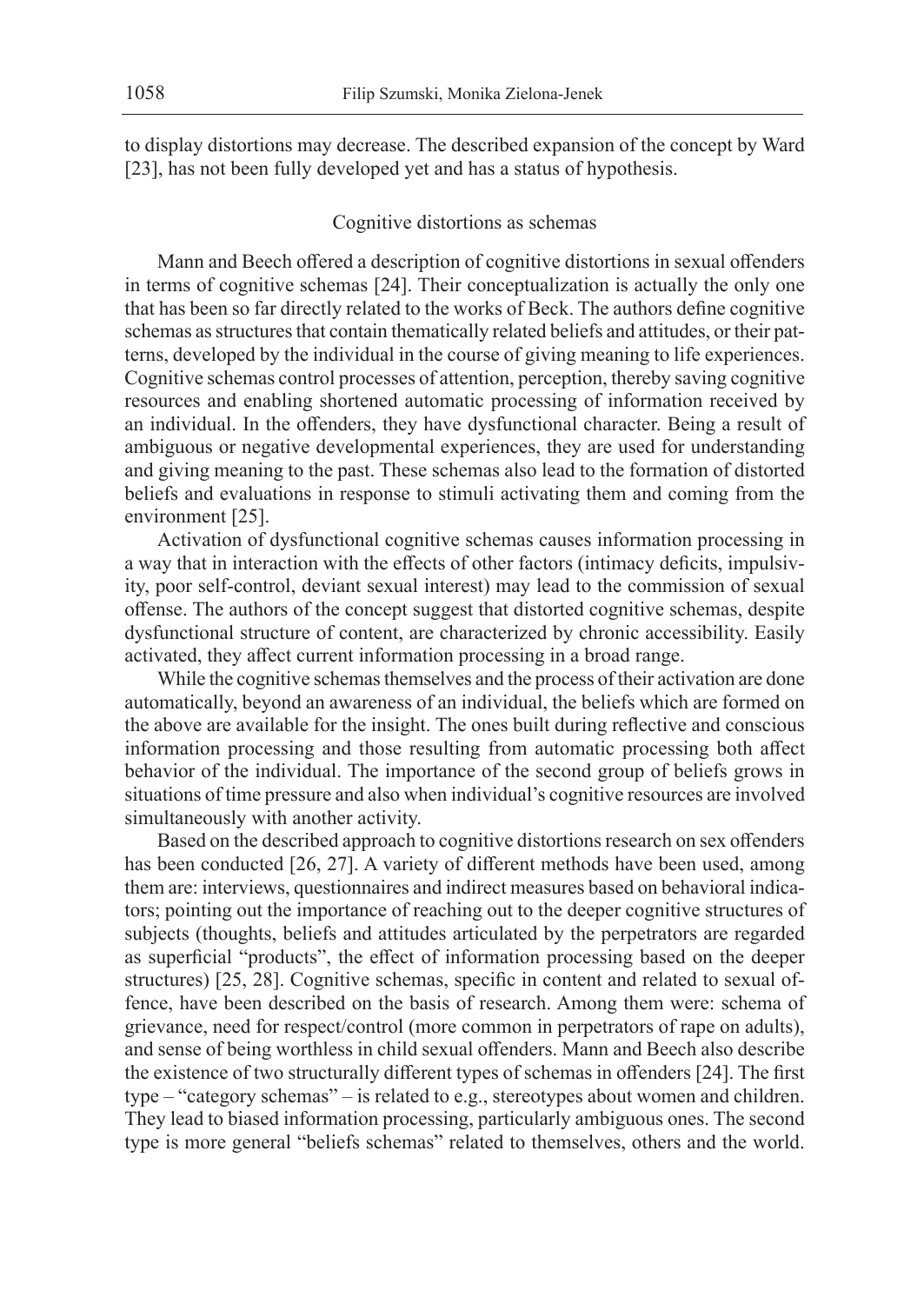The authors assume that second type of schemas work as "operation modes" and, as such, have important impact on the offender's functioning, affecting the network of associations by triggering specific thoughts, feelings and behaviors ("the mode" is a concept also present in the recent works of Beck) [4].

Although the concept of cognitive distortions as dysfunctional patterns seems to be theoretically consistent and empirically fruitful proposition, its critics point to areas that still require fine-tuning. These include issues of dysfunctional patterns of activation conditions and the nature of the relationship between patterns and taking a sexual offense.

#### **Cognitive distortions as social practice**

T. Auburn pointed out that the previous approaches focused on the content expressed by the offenders, describing it as cognitive distortions, largely ignoring the context of its appearance [29]. This led to the recognition of perpetrators' statements as a reflection of their inner beliefs. However, it was ignored at the same time that the individual revealing the analyzed statements was previously labeled by other people as a sex offender and is often confronted by them with this position. This may activate the individual's pursuit to minimize his responsibility for an act that is socially regarded as negative. The author, using discourse analysis for recording and transcription of therapy sessions, has stated that the function of the content, according to the previous definitions referred to as cognitive distortions, is, the most often, minimizing liability. That is, therefore, social practice taken in the interaction with the other person, not the simple expression of inner beliefs of the individual. He has set the hypothesis that the discourse on sexual offenses takes specific forms in which the generation of statements, called cognitive distortions, may be an element of the role socially assigned to offenders. Ipso facto, he has put the question about the essence of the phenomenon whose manifestation is to be an expression of specific statements on child sexual abuse in offenders: is it a phenomenon related to the person – offender, or perhaps, the social context of his actions?

## **Conclusions**

The review of the basic conceptualization leads to the conclusion that both the concept of child molesters' cognitive distortions, as well as their functions and formation mechanisms are defined by different authors in many very different ways. ÓCiardha and Gannon argue that the concept of cognitive distortions "includes belief systems, justifications, perceptions, judgements, defensiveness, rationalizations, denials and minimizations [the significance of the act]" [11]. Particular concepts describing cognitive distortion in offenders relate to different classes of cognitive phenomena: products, processes and structures. They are also based on different theoretical grounds. This concept therefore is presented as a broad and internally inconsistent set of constructs.

The only thing which is common for these different conceptualizations of cognitive distortions is the assessment of their content as incompatible to social norms. This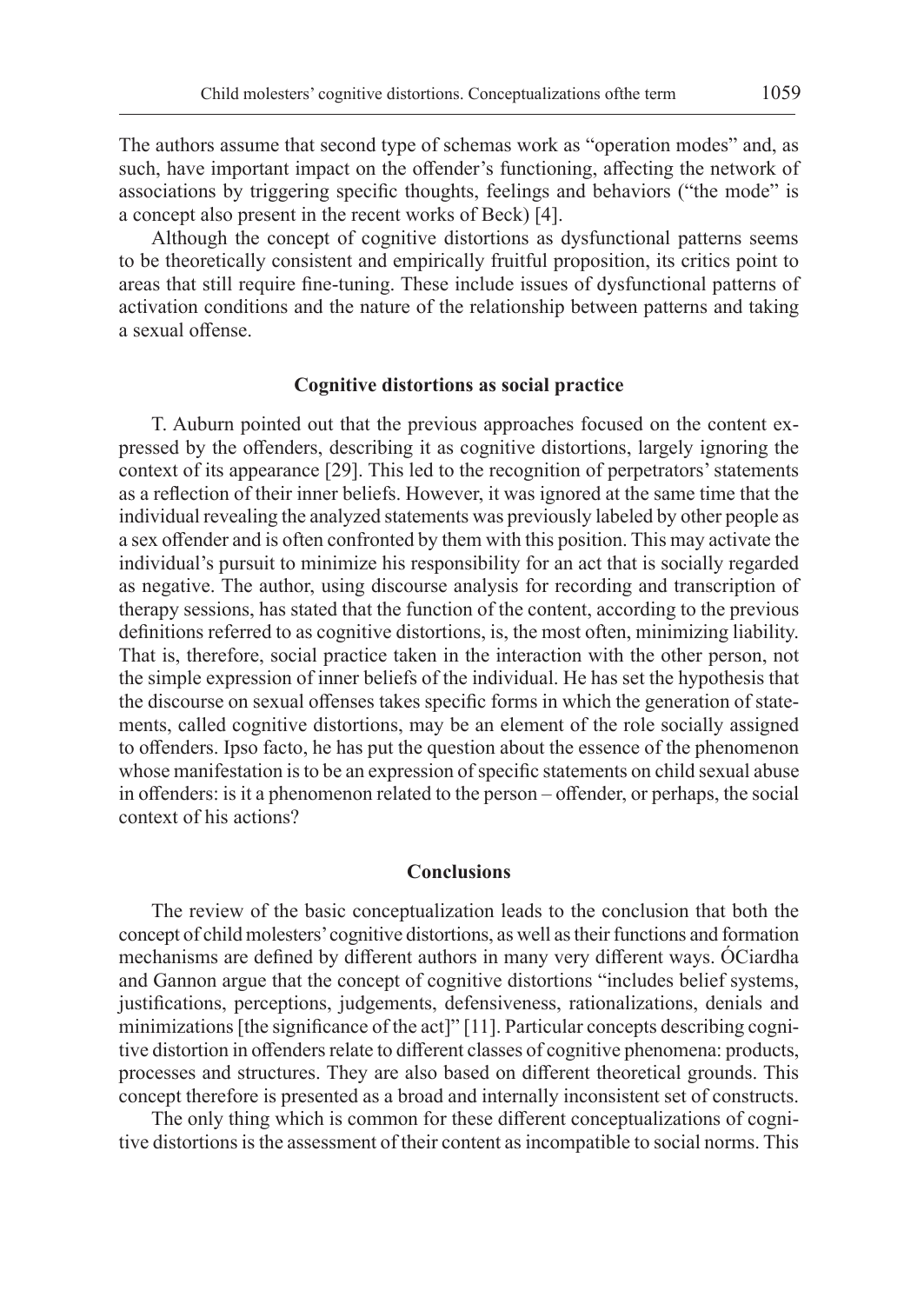thesis leads to the conclusion about the likely course of the formation of inconsistencies in the description of the concept apparent today. Initially, researchers and practitioners working with child sexual offenders met their statements, the content of which was incompatible with social norms. These statements contradicted or undermined the definition of the situation of sexual contact with a child as the abuse or crime. To describe and explain these statements the concept of cognitive distortions were used.

Using the term "distortion" means taking an assumption that the information can be processed by the person in a correct and incorrect/distorted way. It seems that the current crisis around the concept is related to the limitation of this implicit assumption, on which arguments can be found in the works of various authors. For example, the model of implicit theories suggests that they are results of developmental experiences and that they are entitled to attribute of adaptability, depending on their fit to the circumstances, where a person functions (not the attribute of correctness). However, the question is: if a property of individual's implicit theories is the adequate effect of the specific conditions of his/her development or context of life, on what basis cognitive products which are manifestations of them are described as distorted?

Analysis of the idea of Ward and Casey leads to similar question [12]. These authors suggest that the individual's mind and information processing is embedded in the internal structures of the individual and the external context of his functioning (environment, from which he retrieves information for processing, in response to which the processing takes up). If the context of the individual is specific (e.g., the macho culture, mentioned by the same authors), and the person turns on this specificity in information processing, basing on what criteria the products of information processing of this individual are described as distorted?

Conclusions of the analysis of this phenomenon from the perspective of discursive psychology remain consistent with these doubts [29]. According to its assumptions, statements previously described as cognitive distortions are created in response to messages from the environment emphasizing the responsibility of the perpetrator for the offence. It can be assumed that the perpetrator's discourse with another person is his attempt to address the social norms and meanings that the other person gives to the perpetrator's deed. This attempt can be described as an act of social negotiation of meanings in the discourse of these two, the discourse strongly determined by the social context in which it occurs. Both from the perspective of discursive psychology, as well as in opinions of other authors, looking for excuses for own behavior in such situation is typical and adaptive response [9, 30]. On what basis, then, the effects of such response are described as distortions and attributed only to the offender and his inner permanent determinants? In the context of described doubts, the assumption of the existence of a normative way of thinking and the use of the term "cognitive distortions" in the description of information processing in offenders appear to be questionable.

Another consequence of defining perpetrators' statements on their acts as "cognitive distortions" was a substantial simplification of this phenomenon's image. Today we know that offenders' statements, non-compliant to social norms, are effects of many different processes; it is justified by data on the various functions of these statements and possible involvement of cognitive distortions in mechanisms of etiology, justifica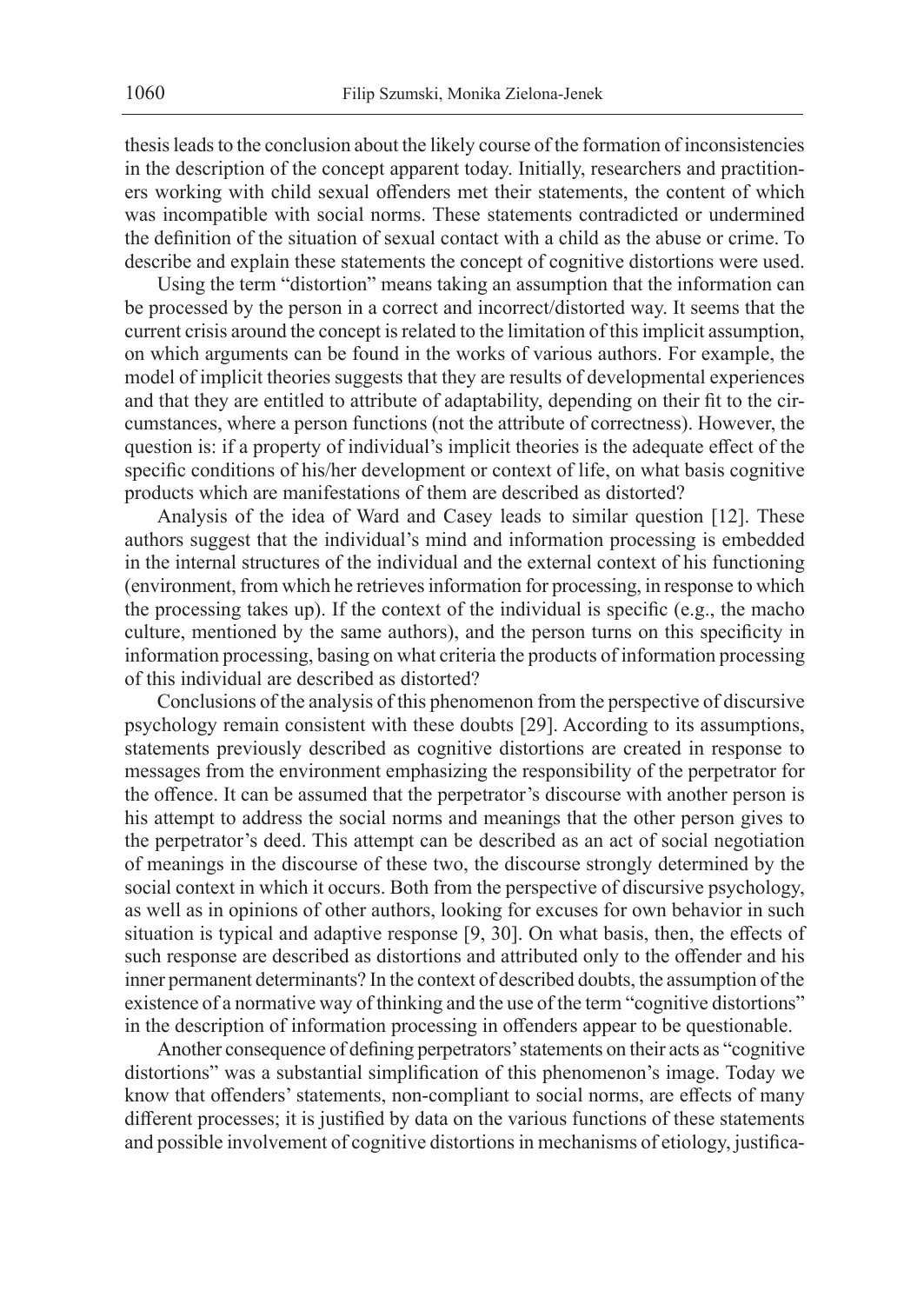tions of committed acts and coping with accusations from social environment. Different conceptions of cognitive distortions referred to the various underlying processes. It resulted in inconsistencies and contradictories, because the theories described different phenomena, yet naming them with the same term – cognitive distortions. Here arises the question whether it is possible and reasonable to maintain one concept to describe such a wide class of phenomena?

The concept of cognitive distortions has both historical value and well-established tradition of its use in the literature on sex offenders: etiology models [31, 32], the re-offense risk [33] and therapy [11]. This is an argument for the need to attempt to clarify the term, the analysis of ways of its understanding as well as importance of the individual approaches to the description of the phenomenon. The conducted analysis leads, however, to the conclusion of considerable limitations of this concept. The first results from basing the construct on a normative vision of information processing. The second one – from including a broad class of diverse phenomena to the definition of the concept. It seems that attempts to develop alternative and more precise concepts, present in the recent literature, are an important response to the described limitations. They open a possibility of reconstruction of previously accumulated, rich knowledge about this issue, and maybe a better basis for the continuation of its exploration.

#### **References**

- 1. Beck AT. *Thinking and depression: Idiosyncratic content and cognitive distortions*. Ach. Gen. Psychiatry 1963; 9:324–333.
- 2. Beck AT. *Przedmowa*. In: Beck JS. ed. *Terapia poznawcza*. Krakow: Jagiellonian University Press; 2005. p. VII–IX.
- 3. Alford BA, Beck AT. *Terapia poznawcza jako teoria integrująca psychoterapi*ę. Krakow: Jagiellonian University Press; 2005.
- 4. Beck AT, Haigh EAP. *Advances in cognitive theory and therapy: the generic cognitive model*. Annu. Rev. Clin. Psychol. 2014; 10: 1–24.
- 5. Abel GG, Becker JV, Cunningham-Rathner J. *Complications, consent, and cognitions in sex between children and adults*. Int. J. Law Psychiatry 1984; 7:89–103.
- 6. Bandura A. *Social learning theory.* New York: General Learning Press; 1977.
- 7. Gannon TA, Ward T, Beech A, Fisher D. *Introduction*. In: Gannon TA, Ward T, Beech A, Fisher D. ed. *Aggressive offenders cognition. Theory, research and practice.* hichester: John Wiley & Sons Ltd. p. 1–7.
- 8. Gannon TA. Current *cognitive distortion theory and research: An internalist approach to cognition*. J. Sex. Aggress. 2009; 15(3): 225–246.
- 9. Maruna S, Mann RE. *A fundamental attribution error? Rethinking cognitive distortions!* Leg. Criminol. Psychol. 2006; 11(2): 155–177.
- 10. Ciardha C, Ward T. *Theories of cognitive distortions in sexual offending: what the current research tells us*. Trauma Violence Abuse 2013; 14(1): 5–21.
- 11. Ó Ciardha C, Gannon TA. *The cognitive distortions of child molesters are in need of treatment*. J. Sex. Aggress.2011; 17(2): 130–141.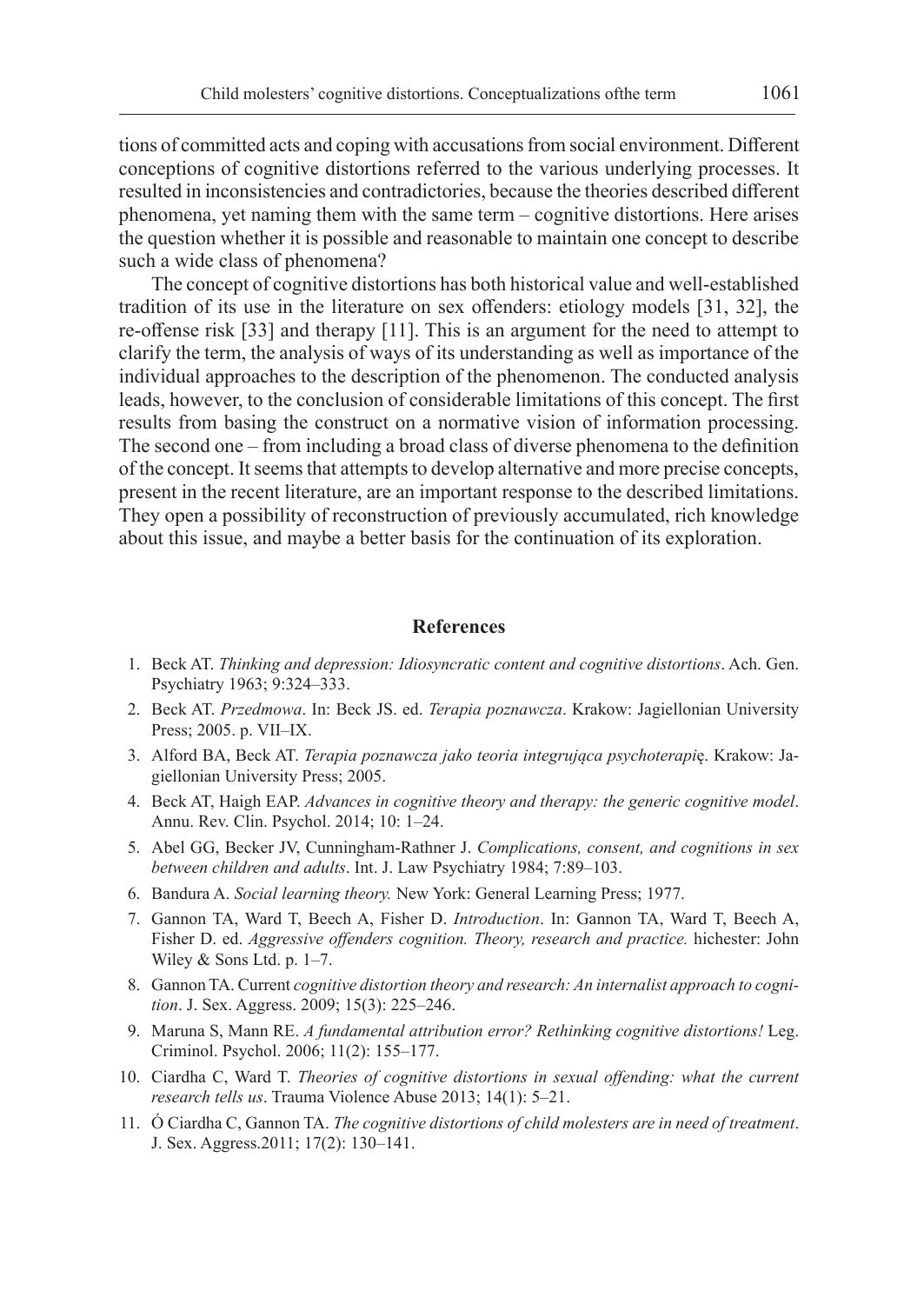- 12. Ward T, Casey A. *Extending the mind into the world: A new theory of cognitive distortions in sex offenders*. Aggress. Violent Behav. 2010; 15(1):49–58.
- 13. Gannon TA, Cortoni F. *Female sexual offender. Theory, assessment and practice*. Chichester: John Wiley & Sons Ltd; 2010.
- 14. Abel GG, Gore DK, Holland CL, Camp N, Becker JV, Rathner J. *The measurement of the cognitive distortions of child molesters*. Ann. Sex Res. 1989; 2: 135–153.
- 15. Ward T, Polaschek DLL, Beech A. *Theories of sexual offending*. West Sussex: John Wiley's & Sons, Ltd; 2007.
- 16. Ward T. *Sexual offenders' cognitive distortions as implicit theories*. Aggress. Violent Behav. 2000; 5(5):491–507.
- 17. Ward T, Keenan T. *Child molesters' implicit theories*. J. nterpers. Violence 1999;14(8): 821–838.
- 18. Dweck CS, Chiu C, Hong Y. *Implicit theories and their role in judgments and reactions: A world from two perspectives*. Psychol. Inq. 1995; 6(4): 267–285.
- 19. Ward T, Gannon TA, Keown K. *Beliefs, values, and action: The judgment model of cognitive distortions in sexual offenders*. Aggress. Violent Behav. 2006; 11(4): 323–340.
- 20. Ward T, Keown K, Gannon TA. *Cognitive distortions as belief, value and action judgments*. In: Gannon TA, Ward T, Beech A, Fisher D. ed. *Aggressive offenders cognition. Theory, research and practice.* hichester: John Wiley & Sons Ltd.; 2007. p. 53–70.
- 21. Ward T. *Good lives and the rehabilitation of offenders. Promises and problems*. Aggress. Violent Behav. 2002; 7: 513–528.
- 22. Ward T, Stewart CA. *The treatment of sex offenders: Risk management and good lives*. Prof. Psychol. Res. ract. 2003; 34(4): 353–360.
- 23. Ward T. *The extended mind theory of cognitive distortions in sex offenders*. J. Sex. Aggress. 2009; 15(3): 247–259.
- 24. Mann RE, Beech AR. *Cognitive distortions, schemas, and implicit theories*. In: Ward T, Laws DR, Hudson SM. ed. *Sexual deviance: Issues and controversies*. London: Sage; 2003. p. 135–153.
- 25. Beech AR, Bartels RM, Dixon L. *ssessment and treatment of distorted schemas in sexual offenders*. Trauma Violence Abuse 2013; 14(1): 54–66.
- 26. Mann RE, Hollin CR. *exual offenders' explanations for their offending*. J. Sex. Aggress. 2007;  $13(1): 3-9.$
- 27. Milner RJ, Webster SD. *Identifying schemas in child molesters, rapists, and violent offenders*. Sex. Abuse 2005;17(4): 425–439.
- 28. Fisher D, Beech AR. *The implicit theories of rapists and sexual murders*. In: Gannon TA, Ward T, Beech A, Fisher D. ed. *Aggressive offenders cognition. Theory, research and practice.* hichester: John Wiley & Sons Ltd.; 2007. p. 53–70.
- 29. Auburn T. *Cognitive distortions as social practices: an examination of cognitive distortions in sex offender treatment from a discursive psychology perspective*. Psychol. Crime Law. 2010;16(1–2): 103–123.
- 30. Marshall WL, Marshall LE, Kingston DA. *Are the cognitive distortions of child molesters in need of treatment?* J. Sex. Aggress. 2011; 17(2): 118–129.
- 31. Ward T, Beech A. *An integrated theory of sexual offending*. Aggress. Violent Behav. 2006;  $11(1): 44-63.$
- 32. Ward T, Beech AR. *An integrated theory of sexual offending*. In: Laws DR, O'Donohue WT. ed. *Sexual deviance*. New York, London: The Guilford Press; 2003. p. 21–36.